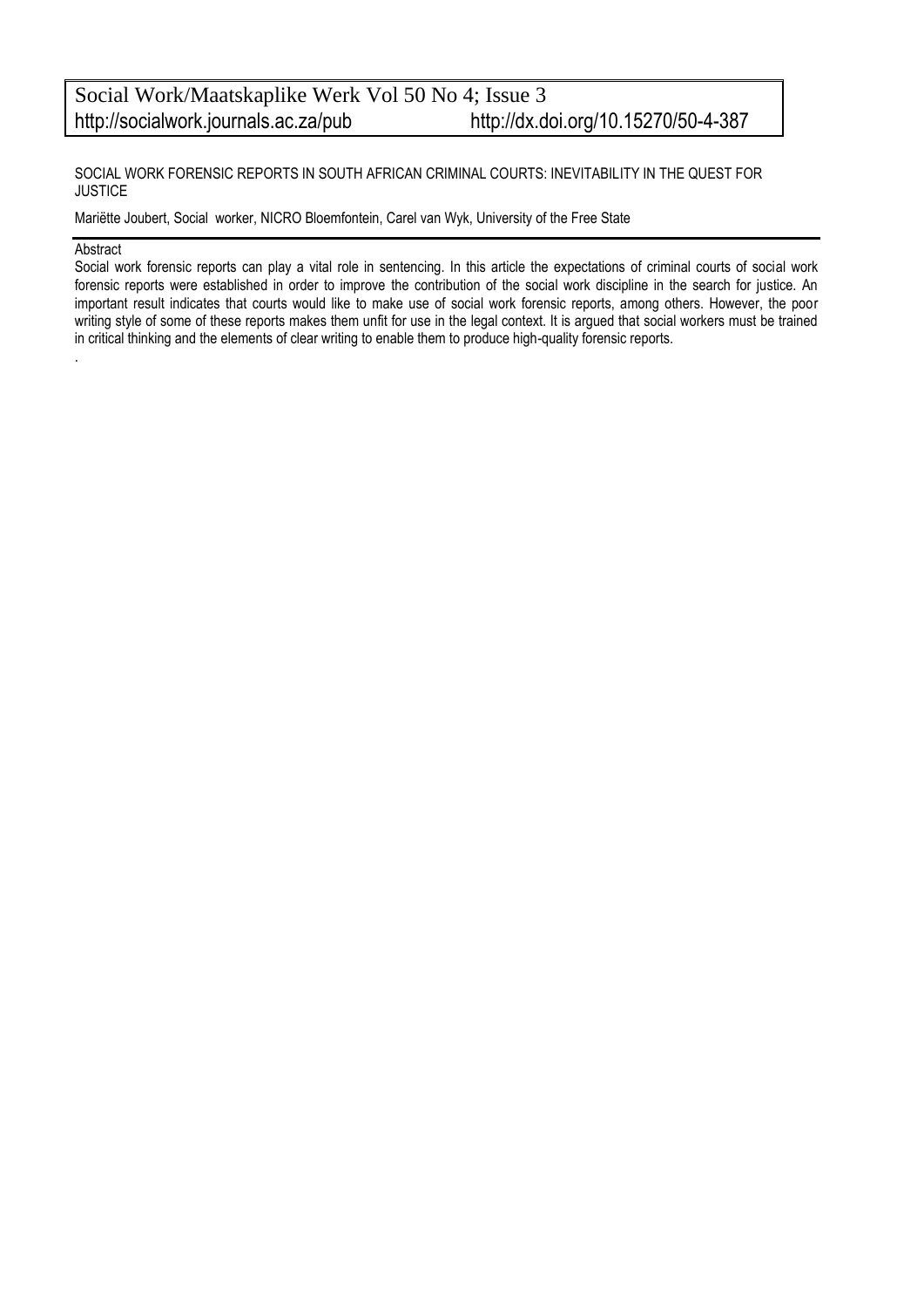## **SOCIAL WORK FORENSIC REPORTS IN SOUTH AFRICAN CRIMINAL COURTS: INEVITABILITY IN THE QUEST FOR JUSTICE**

## **Mariëtte Joubert, Carel van Wyk**

#### **INTRODUCTION**

Social workers assist court personnel in court cases by means of testifying as professional experts and submitting social work forensic reports. However, forensic report writing is a complex process and requires careful and meticulous attention in order to deliver a written product of outstanding quality.

There is no specific format or guideline for the writing of a forensic report in the field of forensic social work. Consequently, social workers write these reports as they deem fit. A number of guidelines for the writing of a forensic report from the point of view of psychology and psychiatry, however, are available. For instance, the forensic report format proposed by Naudé, Du Preez and Zwiegers (2005:66) for use by psychologists focuses on the presentation of findings of psychometrical tests. Since social workers are not trained in the use of psychometrical tests and have a different focus than psychologists, this report format has no relevance for them. Thus a forensic report format from the social worker's perspective, which focuses specifically on datacollection methods and the reporting of findings from the social work forensic assessment, is required for the social worker doing forensic social work.

Kraftt (2011) notes that public prosecutors seldom make use of social workers' reports as evidence in court cases. However, defence lawyers read these reports to obtain a better understanding of the child's situation and reports are utilised during court procedures only in exceptional instances. On the other hand, Ferreira (2010) would prefer that social work forensic reports be utilised in all cases, while Labuschagne (2010) is of the opinion that there is a high demand for professional social work forensic reports of a higher quality to assist court personnel. The appeal case of Pillay v The State ((739/10) 2011 ZASCA 111) is a point in case. Because of the poorly drafted forensic reports of the social workers, the case went on appeal and the appeal was granted. In the mentioned case (Pillay v The State) it is stated that:

At the time of sentencing in the present case, the trial court had two reports before it, one from a social worker employed by the Department of Social Development and another by a correctional services officer. Insofar as the children are concerned, the report by the social worker can at best be described as sparse. It records that the appellant has six children, aged 18, 16, 12, 11, 8 and 4 respectively. It records that the appellant is currently living with Mbuthuma in a three-bedroom house at Umlazi and that she has a good relationship with him and receives moral support from him. Other than stating that the appellant has six dependent children and setting out the date she had her first child and that the relationship with the father of that child had broken down, nothing further is said about the children. The report by the correctional services officer is two pages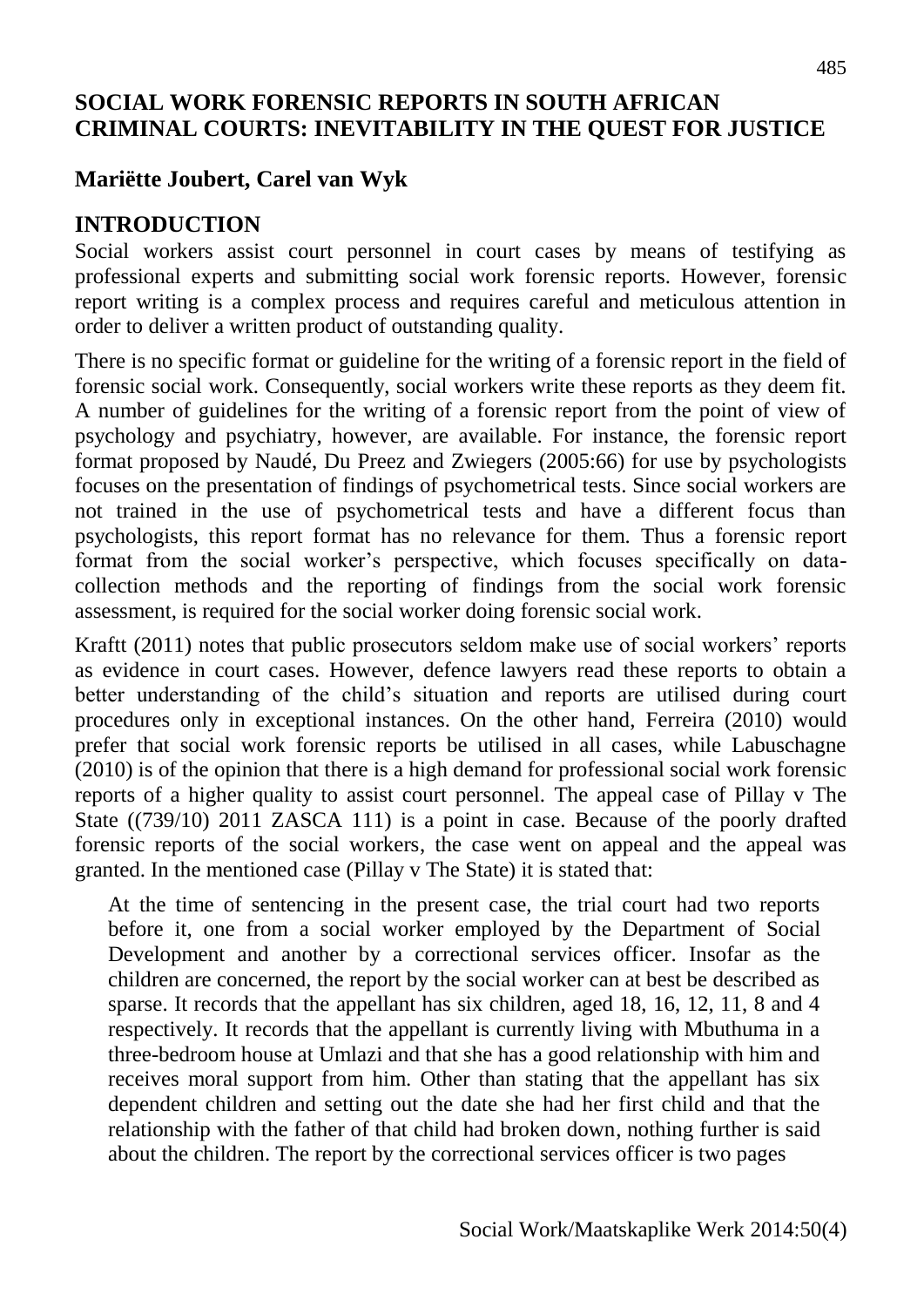long. The only information concerning the children is about the number of the siblings. The sentence imposed by the trial court is set aside and the matter is remitted to the trial court to impose sentence afresh after obtaining the material evidence affecting the children in accordance with what is set out in *S v The State, Centre for Child Law as Amicus Curiae* (CCT 63/10) [\[2011\] ZACC 7](http://www.saflii.org/cgi-bin/LawCite?cit=%5b2011%5d%20ZACC%207) (29 March 2011), *M v The State (Centre for Child Law as Amicus Curiae)* [2007] [ZACC 18;](http://www.saflii.org/za/cases/ZACC/2007/18.html) [2007 \(2\) SACR 539\(](http://www.saflii.org/cgi-bin/LawCite?cit=2007%20%282%29%20SACR%20539)CC).

The aim of this article is to partially address the above-mentioned shortcomings of social work forensic reports by reporting on the findings of an explorative and descriptive investigation into the writing of these reports. The findings are based on analysis of the expectations of court personnel with regard to social work forensic reports in order to create guidelines for the writing of such reports.

## **THE SOCIAL WORK FORENSIC REPORT AND LEGAL DISCOURSE**

Legal discourse is one of several main discourses in social work. In this discourse the law is seen as positivistic, rational and authoritative (Healy, 2005:35-37). Although the legal discourse is one of the main discourses in social work, and social workers are trained in forensic social work at Master's degree level at the North-West University (NWU), it is not yet recognised as a field of specialisation by the South African Council for Social Service Professions and the title "Forensic Social Worker" may not be used (SACSSP, 2010). While forensic social work is not yet a field of specialisation, many social workers trained in forensic practice make forensic assessments and write social work forensic reports. In order to write social work forensic reports that will be admissible and relevant in a court of law, it is important to understand the interrelationship between criminal law and social work as well as to consider the mentioned characteristics of legal discourse.

Criminal law prescribes how people who have presumably committed an offence must be prosecuted. It is the responsibility of the state to prosecute and punish offenders. Criminal law stipulates the rules regarding the investigation of a suspected offence and the process which should be followed in court (Kleyn & Viljoen, 2002:100). According to Joubert (2010:9), criminal law may be defined as follows:

"The different forms of conduct that are punishable are described by criminal law, which also determines the requirements for each offence crime. As a crime is considered to be committed against society, not against the primary victim only, the State must prosecute and punish the perpetrator. Common-law offences as well as crimes created by statutory law (legislation) form part of criminal law. Criminal Law is practised in the district and regional magistrates' courts, the High Courts, and the Supreme Court of Appeal. The Constitutional Court is the highest court for [constitutional matters.](http://en.wikipedia.org/wiki/Constitutional_law) The district and regional courts in certain areas also have courts that specialize in, for instance, sexual offences and domestic violence."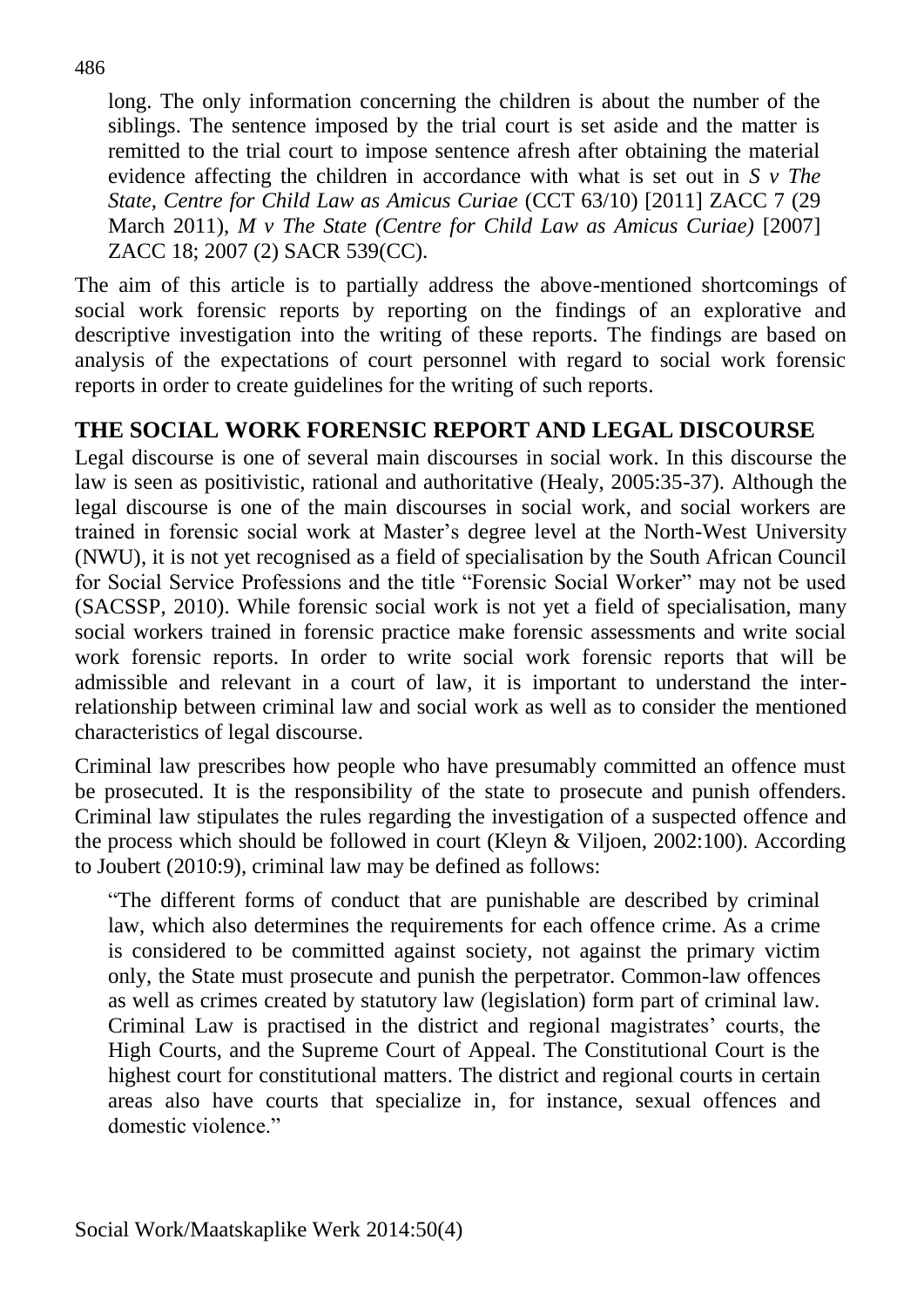Social workers usually provide the District, Regional and High Courts with social work forensic reports, because evidence is not as a rule tendered in the Supreme and Constitutional Courts. They are courts of appeal, and judgement is generally made on the record of the trial court.

The law of evidence determines how the facts of a criminal and/or civil case must be proved. This law is used to determine how witnesses in court must be treated and which evidence is acceptable and which will count as hearsay (Kleyn & Viljoen, 2002:100). Joubert (2010:9) defines the law of evidence as "the rules that regulate the submission of evidence in a court of law. Police officials have to conduct the investigation according to these rules to ensure that the evidence obtained is admissible in court".

The law of evidence is important to the social worker, in particular, as it determines which evidence can be presented to the court when the social worker is called as an expert witness. Therefore, social work forensic reports must be written according to the principles of the law of evidence and the social worker must at all times understand the mandate of the information or evidence required. This pertains to the four stages of the criminal trial, namely pre-trial, main trial, sentence and post-trial. Pre-trial refers to all the proceedings before the plea is finalised. Plea proceedings are followed by the main trial. The burden of proof beyond a reasonable doubt is on the state. If the version of the accused is reasonably possibly true after all the evidence has been evaluated as a whole, the accused must be acquitted. The main trial consists of the state's case and, after closure thereof, the defence case. Witnesses testify in chief and are then cross-examined. The witness may be re-examined on issues that came to light in cross-examination and have not been dealt with in evidence in chief. Address by the parties follows after closure of the defence case, after which the judgment of the court is delivered. If the accused is convicted, sentencing proceedings commence after judgement. Both parties may adduce evidence on mitigation and/or aggravation. This procedure may also consist of evidence in chief and cross-examination. The court plays an active role in sentencing and may also order evidence to be tendered.

Social workers give opinion evidence, as their evidence is gathered through in-depth social work forensic assessments. According to Schwikkard and Van der Merwe (2002:83), opinion is usually a principle of inadmissibility in courts, as opinion is *per se* irrelevant. However, the evidence can be admissible based on its relevance, if the expert witness is in a better position than the court to form an opinion and the expert maybe called from time to time to testify in person.

As discussed above, an opinion can sometimes be based on hearsay. Opperman (2012) indicated that the evidence of expert witnesses often contains hear-say evidence, especially if literature and other resources are utilised to strengthen their testimony. Hearsay evidence, according to Kleyn and Viljoen (2002:188), is evidence presented by a person who did not witness the incident herself, but testifies on the grounds of what another person has told her. The Law of Evidence Amendment Act No. 45 of 1988 defines hearsay evidence as "evidence, whether oral or in writing, the probative value of which depends upon the credibility of any person other than the person giving such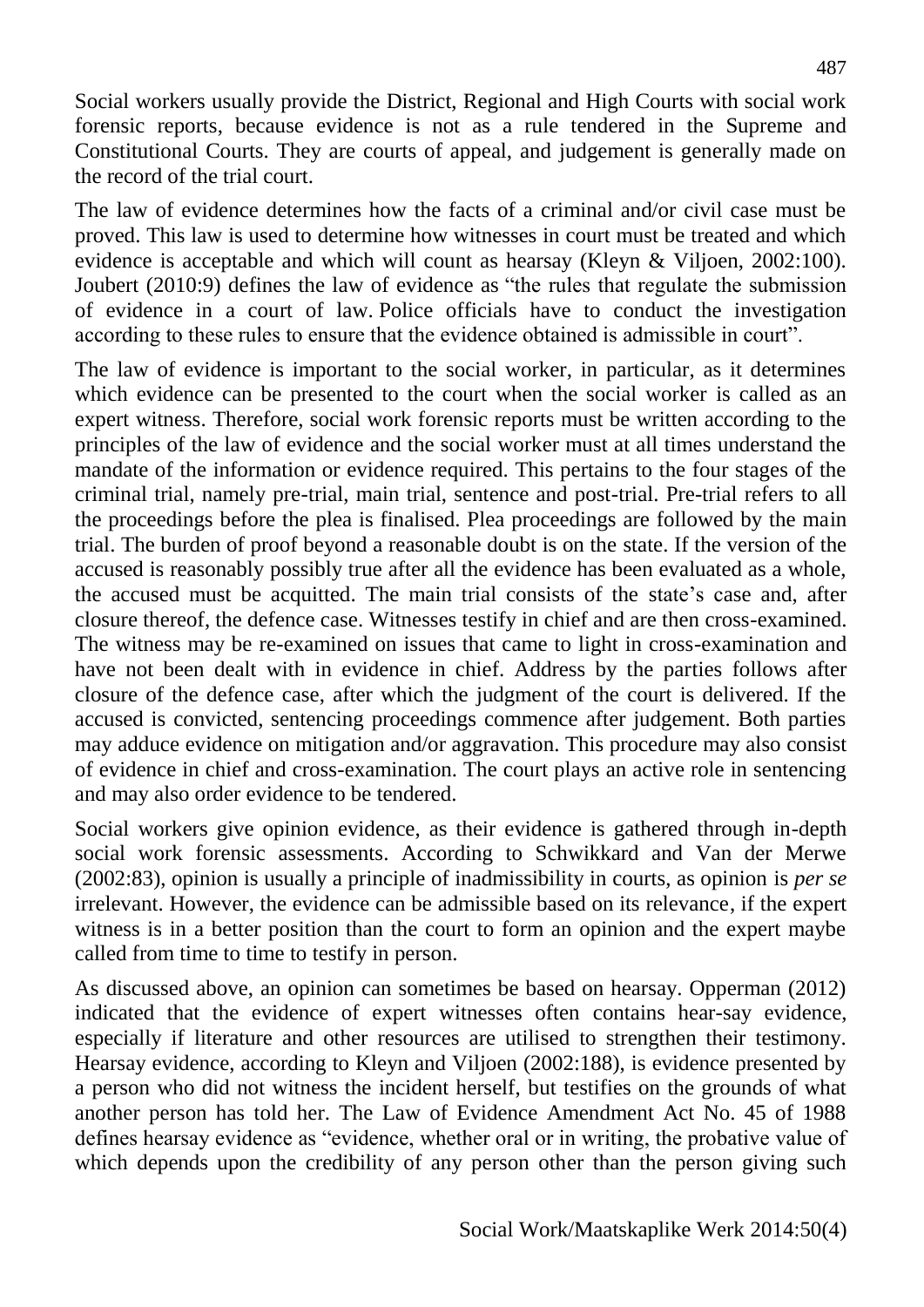evidence" (Kruger, 2008:24-40; Schwikkard & Van der Merwe, 2002:22). In general, this type of evidence is not allowed in a court of law, as it is unreliable. However, the court of law is given room to use its discretion to allow hearsay evidence if it is in the interest of justice (Mujuzi, 2013:347). In order for the social work forensic report to adhere to the court personnel's expectations, the social worker needs to illustrate in the report that the information therein will indeed assist the court in making a fair and just decision. Certain law cases can be used to assist the social workers in this regard.

The principles applicable to the admissibility of opinion evidence by experts, including psychologists and social workers, have been set out in numerous authorities. Lawrence and Janse van Rensburg (2006:140) refer to two cases, namely Holtzhauzen v Roodt and Van Zijl v Hoogenhout, where the courts made use of expert witnesses. The Holtzhauzen v Roodt case is especially important, as it sets out the requirements which need to be met before a person can testify as an expert witness. These requirements are:

- The matter in respect of which the witness is called to give evidence should require specialised skill and knowledge;
- the witness must be a person with experience or skill to render him an expert in a particular subject;
- the guidance offered by the expert should be sufficiently relevant to the matter in issue to be determined by the court of law;
- the expertise of any witness should not be elevated to such heights that the court of law's own capabilities and responsibilities are abrogated;
- the opinion offered to the court of law must be proved by admissible evidence, either facts within the personal knowledge of the expert or on the basis of facts proven by others; and
- the opinion of such a witness must not take over the function of the court of law (Kruger, 2008:24-27; Lawrence & Janse van Rensburg, 2006:140).

To conclude, it is evident that social workers must prove their expertise to the court of law, be experts on the matter they are called for, and testify only on matters concerning their specific field of knowledge. The duty of an expert witness is to educate a court of law about a matter, not to take over the court of law's function in any way. In order for social workers to render forensic reports that adhere to the basic legal requirements, they need to be able to write critically and analytically.

# **CRITICAL-ANALYTICAL SOCIAL WORK FORENSIC REPORT WRITING**

The social worker should have the necessary knowledge of critical style elements in order to produce a well-written social work forensic report. Critical style elements include the application of aspects of critical thinking, diagnostic reasoning and the application of these components in the content of the report.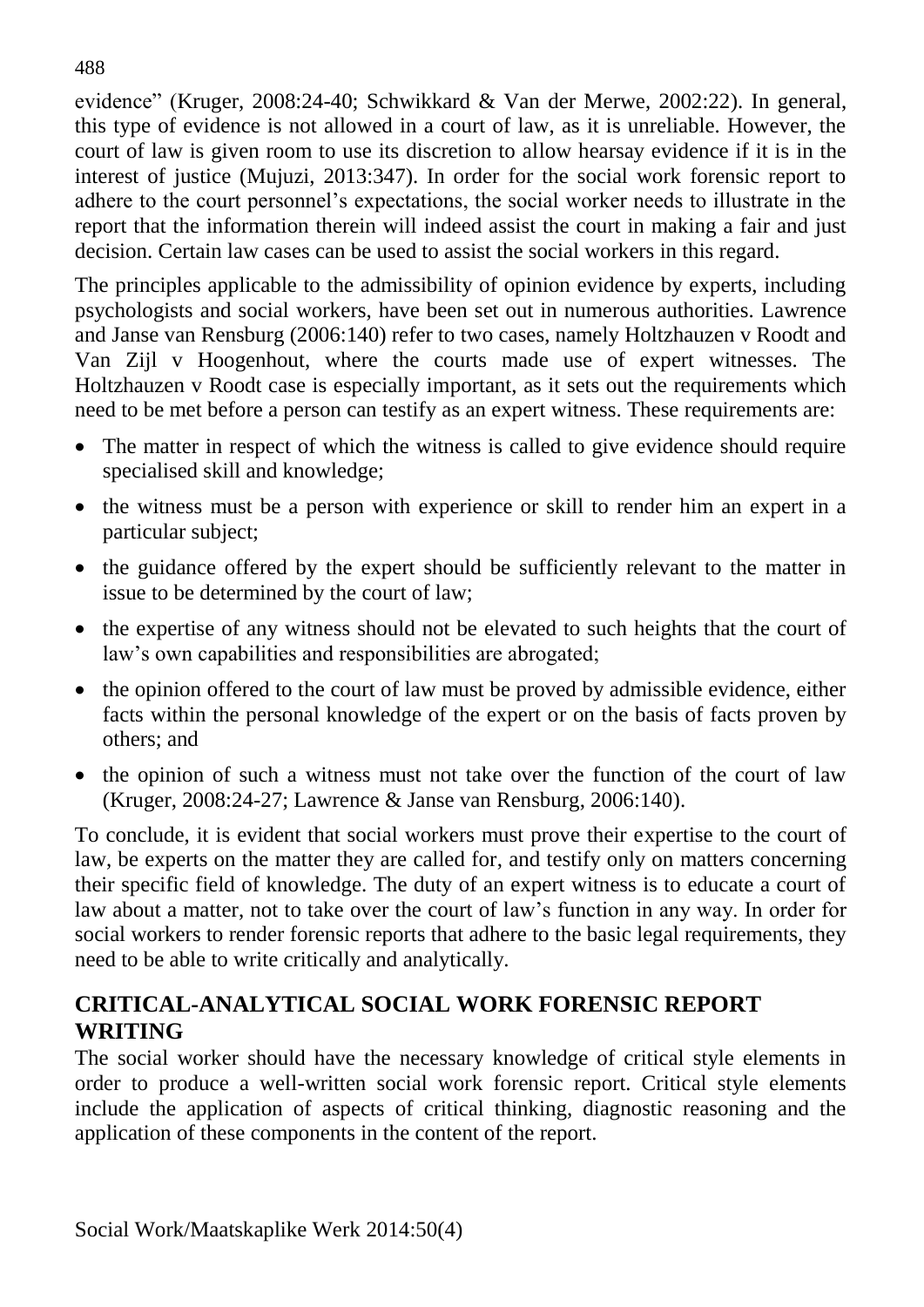According to Henning, Gravett and Van Rensburg (2005:121), non-personal writing analyses and develops an argument; is subject specific; employs precise and reasoned language; centres on evidence and argument; and acknowledges the ideas of others by citing and referencing them. Critical writing is a form of non-personal writing. According to Paul and Elder (2008), it is the:

"...intellectually disciplined process of actively and skilfully conceptualizing, applying, analysing, synthesizing, and/or evaluating information gathered from, or generated by, observation, experience, reflection, reasoning, or communication, as a guide to belief and action. In its exemplary form, it is based on universal intellectual values that transcend subject matter divisions: clarity, accuracy, precision, consistency, relevance, sound evidence, good reasons, depth, breadth, and fairness."

Feltham (2010:7) adds that reasons for criticism must be substantiated and that the writer must provide alternative suggestions. Consequently, information that has been gathered by means of a social work forensic assessment must be evaluated by analysing the outcome of the assessment and by reflecting and arguing what the gathered information really means, while providing alternative explanations for the findings. This meaning-giving process is crucial, because it indicates the originality of the written work (Hills, 2011:par.1518). Furthermore, it implies that social workers who write the social work forensic report must argue mentally in an abstract way *about* their writing as well as *during* the writing process of the report itself.

There are different types of arguments or modes of reasoning. Delport and De Vos (2011:48-50) mention the deductive reasoning mode, the inductive reasoning mode, and the diagnostic reasoning mode (which is a form of inductive reasoning). In the inductive reasoning mode the premise supports the conclusion (LaBossiere, 2011:par.95). Social workers reason mostly in a diagnostic mode when arguing their findings in their social work forensic reports. The conclusions in a diagnostic mode of reasoning are tentative, but their probability can be strengthened by using literature, for instance, and by excluding certain aspects (Delport & De Vos, 2011:50). The following is an example of the diagnostic reasoning mode:

One of the characteristics of the case: *The child client presents with sexually acting out behaviour.* Tentative generalisation: *According to the literature (specific literature can be quoted), sexually abused children tend to act out sexually.* Diagnostic conclusion: *Therefore, there is a possibility that the child client was sexually abused.*

In a social work forensic assessment the psychosocial functioning of a specific client is measured against the existing general theoretical knowledge base. When writing the social work forensic report, the social worker should argue the case according to the principle explained above. It is also vital to argue counter-claims and/or counterarguments in the report (Van den Brink-Budgen, 2010:par.2723). Furthermore, it is of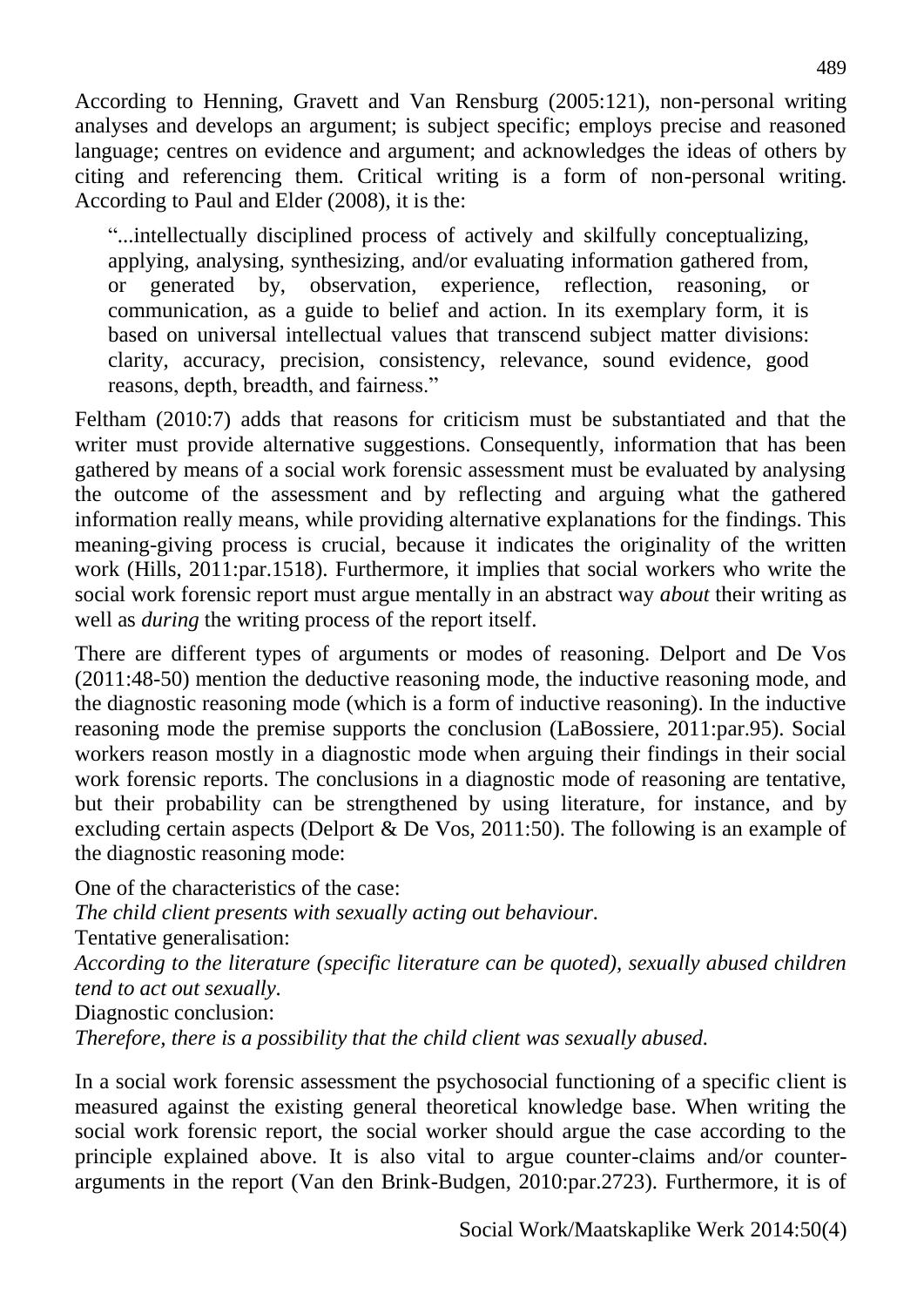the utmost importance not to cite a single authority as the final authority when measuring a specific client's psychosocial functioning against the existing knowledge base, since it will limit the argument (Feltham, 2010:210). In other words, social workers writing social work forensic reports must be able to formulate their own arguments from different viewpoints, which require thinking and writing on a metacognitive level.

In arguing a case, the social worker must adhere to critical writing style elements. The writing of the content of the forensic report should be based on critical style elements within a certain framework. A document that is written critically should have the following basic structure: introduction; discussion; conclusion; evaluation; and recommendations. The writing of the content should be guided by a central thesis, set around identifying a problem and possible solutions (Bowker, 2007:2). The content of the social work forensic report must be written according to certain criteria to make it valid for court purposes. The following eight criteria to write social work forensic reports in a critical and evaluative way are adapted from Paul and Elder (2009:par.243).

- 1. Purpose: Explain the purpose of the writing. This aspect will be addressed in the introduction of the report.
- 2. Questions we are trying to answer: The social worker writing the forensic report must set the problem statement in the form of questions such as "Was the child a victim of sexual abuse?" and "Are there alternative explanations?"
- 3. Information needed to answer the question: The information refers to facts, evidence and/or experience that the writer of the report uses to come to an answer for the above-mentioned questions. Social workers gather information, for instance, by doing social work forensic assessments, and applying different theories, protocols and techniques. This criterion of critical writing can be discussed under the headings "Collateral Information" and/or "Assessment Protocol".
- 4. Conclusions: After gathering the necessary information and completing the social work forensic assessment, the social worker has to make inferences in order to ascribe value to the obtained information and to make sense of it. This will usually appear in the part of the report headed "Findings".
- 5. Assumptions: This refers to beliefs we do not question. Therefore, the social worker must question and deconstruct every assumption (Hills, 2011:par.1042). This can be done by applying, for instance, the principle of *reductio ad absurdum* ("reduction to absurdity") to evaluate the conclusion by assuming the opposite. If the opposite leads to a silly/absurd/practically unacceptable result, then the conclusion can be accepted as valid (Weston, 2009:par.939-953). The following example demonstrates the *reductio ad absurdum* principle:

To prove: *The child presents with age-inappropriate knowledge about sexual activities. Thus, the child was sexually abused by her father.*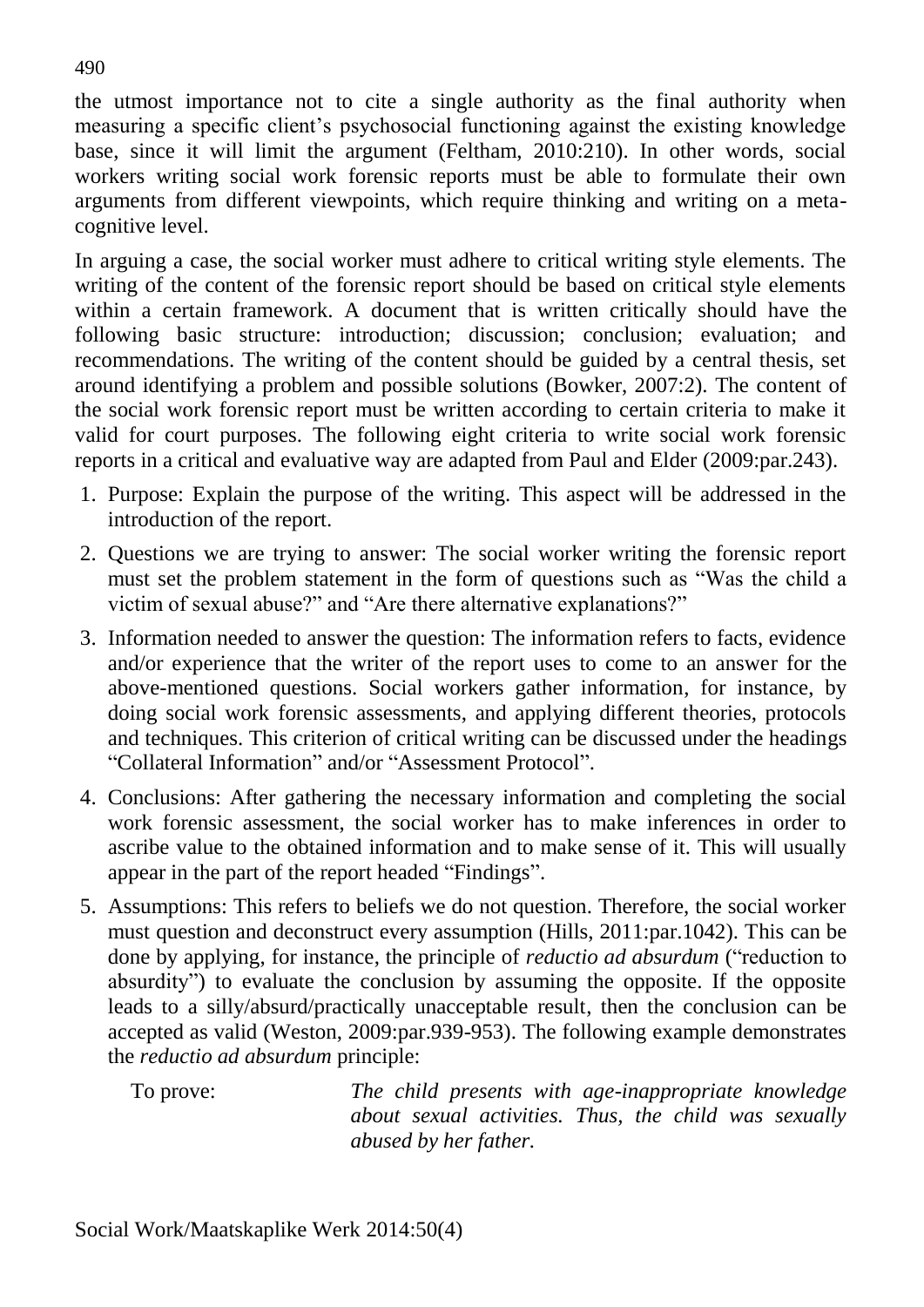Assume the opposite: *The child was not sexually abused by her father but by somebody else.* To conclude: *Assuming the opposite does not lead to absurdity, therefore we cannot prove the argument and we must look for alternative explanations for the finding.*

Hence, social workers writing social work forensic reports must critically analyse their reports and base the inferences on theoretically sound, evidence-based information as well as evidence-based forensic assessment protocols.

- 6. Concepts or key ideas: In order to understand things and to know how to behave in a certain situation, we make use of concepts and ideas. Good critical writers will be aware of the main ideas they utilise during their thinking process (Paul & Elder, 2009:par.294). A forensic report will be based on theoretical concepts and key theoretical ideas. In certain cases the social worker will quote some of the theorists to emphasise a certain issue. According to Bowker (2007:2), if a writer makes a judgment about something, the writer is expected to have consulted a published author's previous work to support her opinion. However, it is desirable that the social worker quote only evidence-based, peer-reviewed theoretical sources.
- 7. Points of view: Critical writing requires the writer to look deeper than the surface to be able to provide underlying principles, theories and concepts which can, in turn, provide mainstream and alternative explanations for general practices, processes and procedures (Bowker, 2007:3). While writing a forensic report, the social worker, for example, will use Faller's (2007:249) information on alternative explanations for alleged sexual abuse in order to explore and explain the acquired information from the forensic assessment in depth. Providing alternative explanations may demonstrate to the court of law that the assessor has engaged in critical thinking, is objective, and that findings were not taken on face value.
- 8. Implications and consequences: The last element of critical thinking is to consider the conclusions we have reached based on our thinking and what the possible consequences are (Paul & Elder, 2009:par.313). After assessing a client and interpreting the findings, the social worker will be required to reach certain conclusions and/or make recommendations. Implications and consequences may be addressed in the "Conclusions" and/or "Recommendations" section of the social work forensic report. The social worker now has to provide an answer to the question stated at the beginning of the report. The answer has to be based on the critical thinking process.

Critical writing takes time and requires intensive mental attention. In order to write a social work forensic report of quality, the literature of experts must be drawn upon to strengthen arguments and ground them in a theoretical framework. To make the report authentic, the social worker's own professional voice must be heard in the report and the information should not be a mere repetition of information gathered from the client. In addition, the information must be critically evaluated.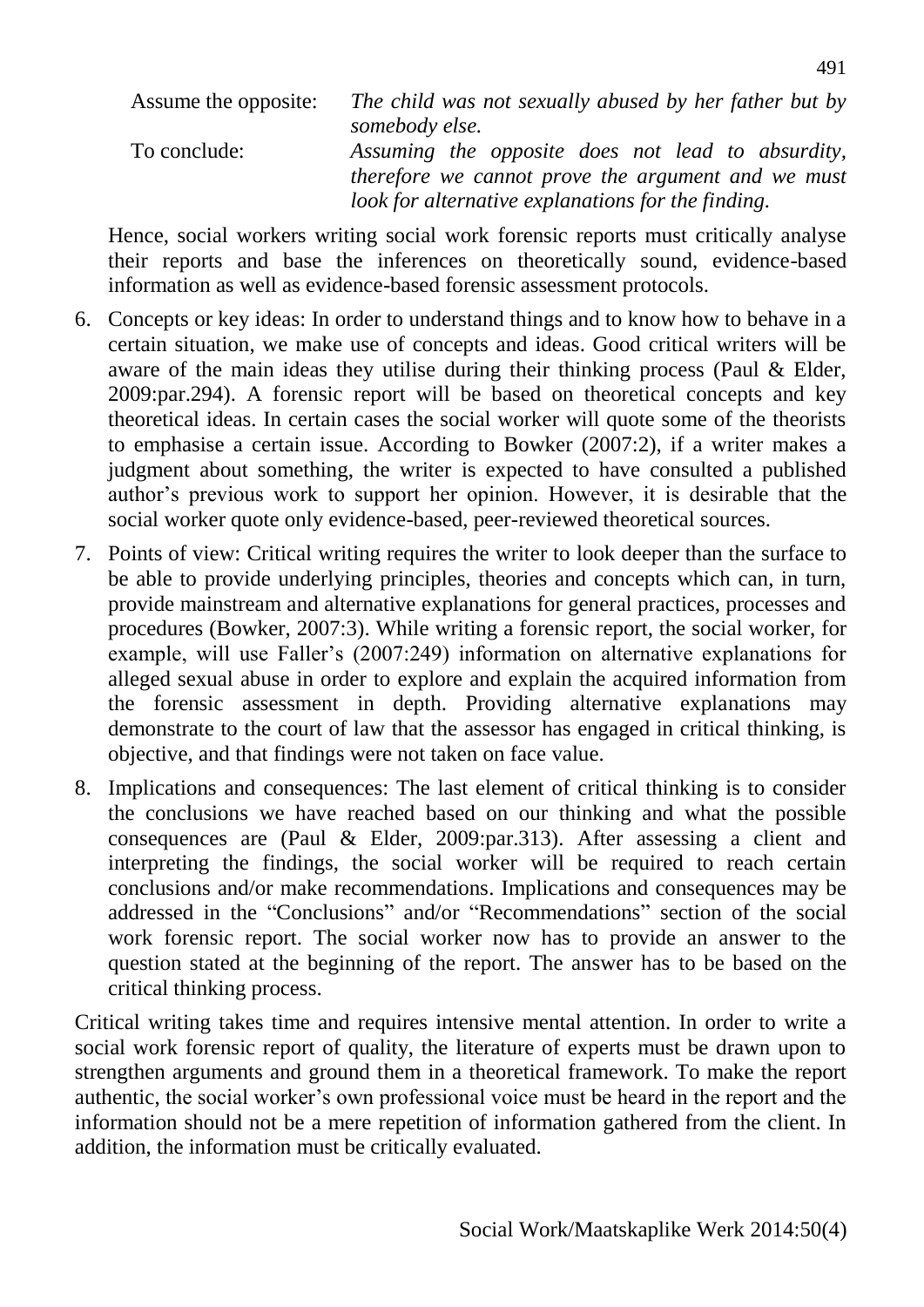# **RESEARCH METHODOLOGY**

Rubin and Babbie (2011:133) explain that the aim of explorative research is to explore a lesser-known phenomenon, among other things. The lack of literature with regard to the writing of social work forensic reports indicates that this phenomenon is not well known. Hence, the theoretical basis regarding this matter will be broadened with the aim of developing guidelines for the effective and relevant writing of these reports.

A qualitative research paradigm was followed. According to Creswell (2007:39-40), qualitative research is used to explore a phenomenon in great detail, involving the people who experience the phenomenon directly in a specific context. The aim of this study is to provide detailed descriptions of the expectations of court personnel regarding social work forensic reports.

The population of the investigation comprised court personnel (magistrates, prosecutors, private and state lawyers) of the Free State and members of the Child Protection Unit of the South African Police Service (SAPD), Bloemfontein. The number of the different legal professions in the Free State is, according to Moles (2012), as follows: 29 regional magistrates and 60 district magistrates; 42 prosecutors; 40 defence lawyers employed by Legal Aid; and six inspectors of the Child Protection Unit of the SAPD, Bloemfontein.

The sample was obtained by means of non-probability purposive sampling. Krysik and Finn (2010:184) define non-probability sampling as "a procedure in which all the elements in the population have an unknown and usually different probability of being included in the sample". This implies that the sample is not representative of the population and findings cannot be generalised. According to this method of sampling, the researcher decides on the inclusion criteria of the sample (Strydom, 2011:232). In this study court personnel who specialise in criminal law and are currently practising in the courts of the Free State were sampled. The sample consisted of 34 participants practising in the Free State Province, but only a total of 32 members of court personnel took part in the semi-structured interviews. The aim was to conduct interviews with four or five participants per profession. Initially, the participants comprised two judges, three Regional Court magistrates, six District Court magistrates, six prosecutors, six private defence lawyers, seven Legal Aid lawyers and four inspectors from the Child Protection Unit. Twenty-seven participants work with criminal cases, one participant works mostly with civil cases, while the other six participants indicated that they work with both criminal and civil cases.

Different South African races were included in the study, which increases the credibility and relevance of the research. The composition of the participants based on race was as follows: 20 white, nine black, three coloured and two Indian. The ages of the participants ranged from 22 years to 64 years. The majority of participants were in the 35 to 39 and 40 to 44 age categories. This shows that the participants varied in their years of experience, which further contributed to the credibility of the study. The majority of the participants were males.

Data were collected by means of semi-structured interviews. For these interviews the researcher prepared a list of topics, sub-topics or broad questions to serve as a guideline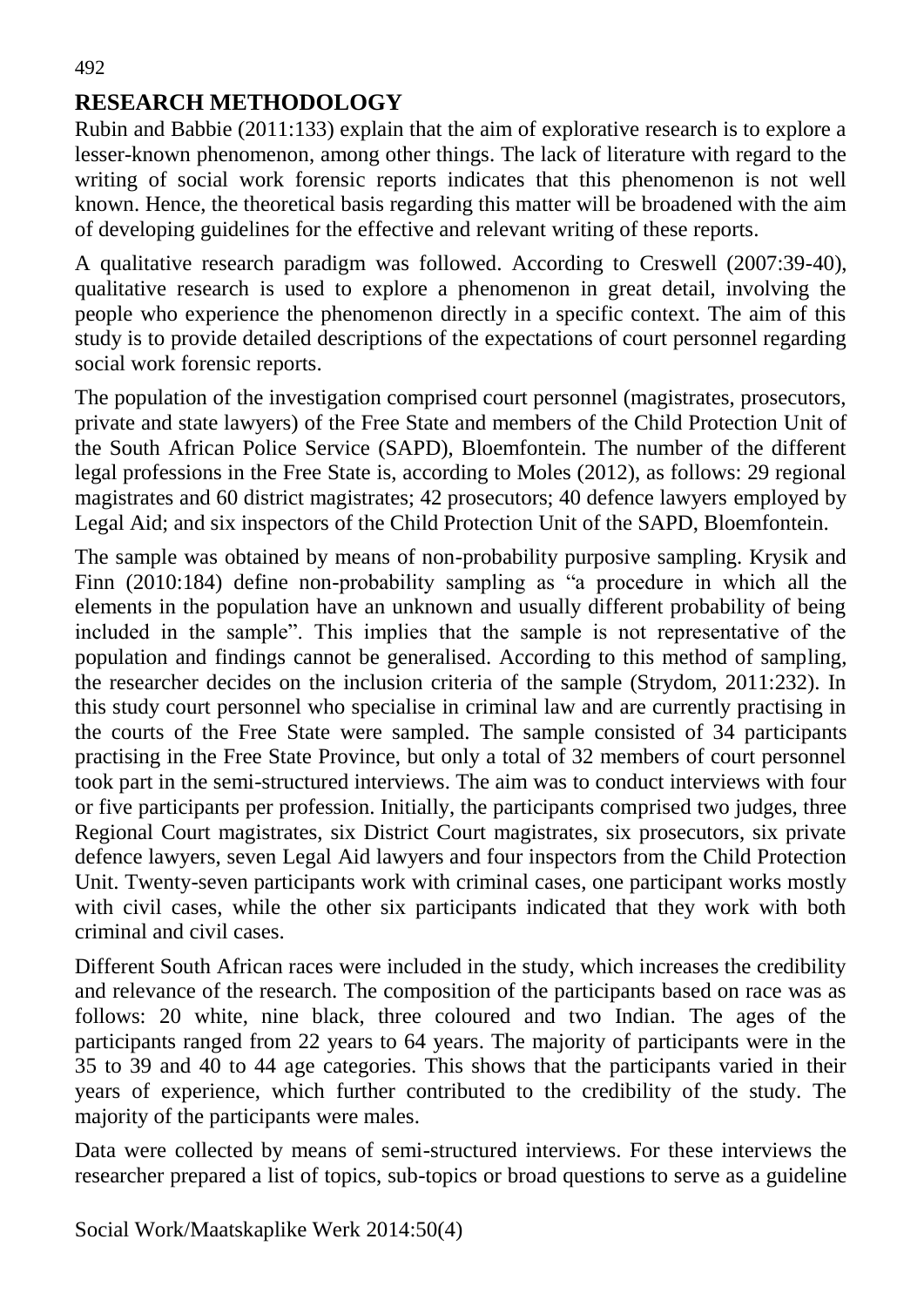for the interviews. The wording and sequencing of the topics/broad questions were altered during the interviews (Krysik & Finn, 2010:104-105). This type of interview was utilised to obtain opinions regarding the expectations of court personnel in respect of social worker forensic reports.

The raw data were analysed and interpreted according to the generic steps of data analysis as explained by Schurink, Fouché and De Vos (2011:403-404):

- Preparing and organising the data Planning for recording the data Data collection and preliminary analyses Managing the data Reading and writing memos
- Reducing the data Generating categories and coding the data Testing the emergent understanding and searching for alternative explanations Interpreting and developing typologies
- Visualising, representing and displaying the data Presenting the data

The data-analysis process is "custombuilt", according to Huberman and Miles (1994, in Creswell, 2007:150), which implies that the steps of data analysis as set out above were not employed in a linear way. Some of these steps were combined and some were carried out simultaneously for practical reasons.

Important ethical matters were addressed. A consent form was given to each participant in which the objectives of the study were explained as well as the fact that participation is voluntarily and that participants could withdraw from the study at any time without any consequences. Confidentiality was also assured. Informed consent was given by all the participants. An interview schedule was used as guideline for the interviews. Consequently, objectivity was increased.

# **RESULTS AND DISCUSSION**

Based on the analysis of the raw data the following themes were identified and they are discussed below.

## **Use of social work reports**

Participants do make use of social work reports for several different reasons. These reports are used for

- (a) adult and youth diversion (*"For purposes of diversion as opposed to prosecution of a youth offender"*);
- (b) pre-sentencing purposes (*"Reports can play a vital role in the sentencing of convicted accused as they should contain well-researched personal details of the person before the court as well as that of the dependants of the accused"; "To assist me in sentencing criminals especially youthful offenders"*);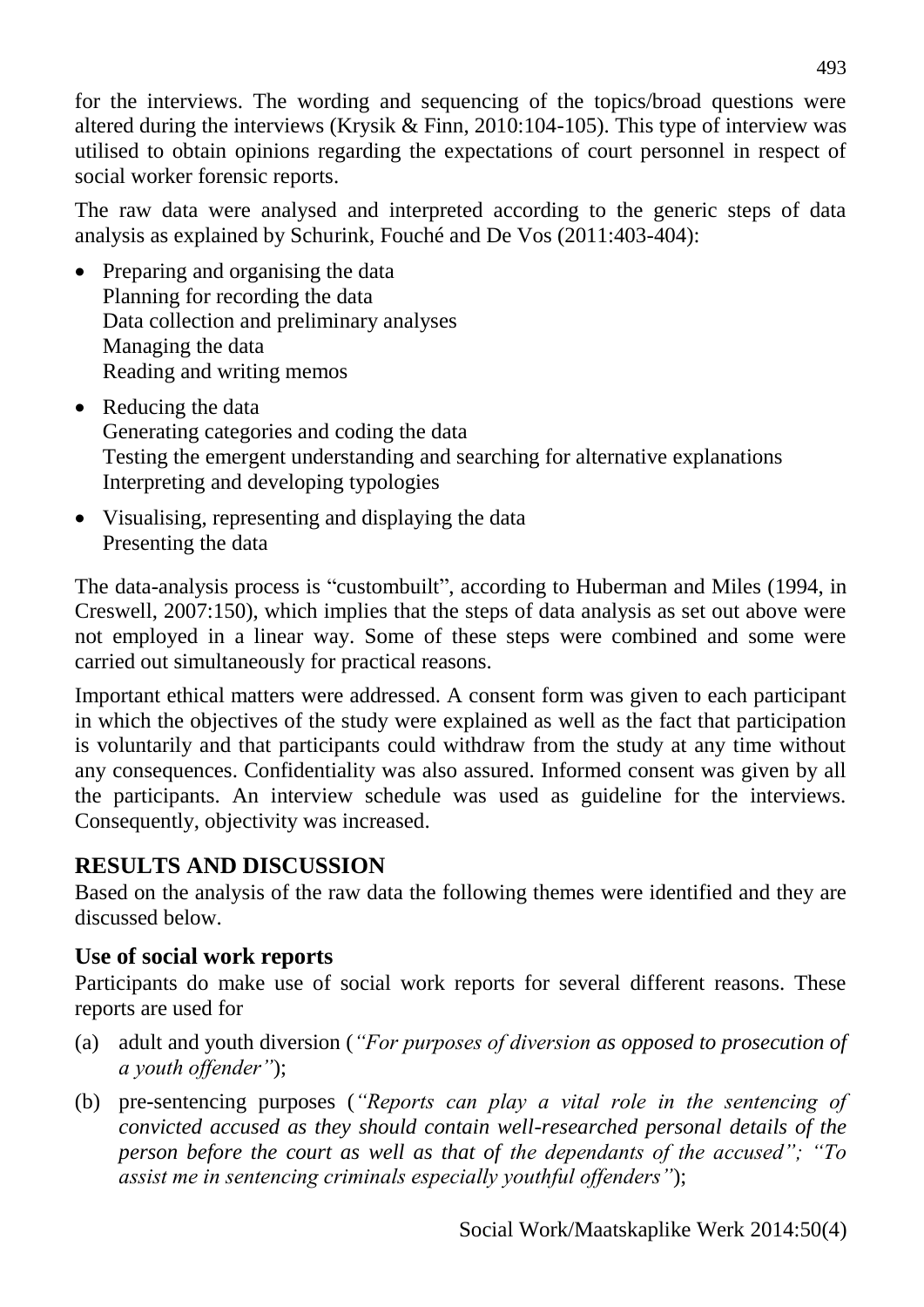- (c) to determine the impact of an offence on a victim (*"Due to the new legislation of the Sexual Offences Act the victim has a mandatory right to a victim's impact report. How it affected their lives, the consequences of the crime and how the victim is coping"*); and
- (d) to send a person to a rehabilitation centre in accordance with Section 21 of the Rehabilitation Act (*"Had one client who was involved with drugs, used the report to suggest rehab instead of a trial of the drug charges against her"*).

Although legal professionals do make use of social work research reports, they seldom use such reports during trial and pre-judgment (*"I personally have only dealt with such a report once in my seven years so far and that was concerning a five-year-old child and his ability to proceed with testimony after he had testified in chief. He refused to answer questions in cross-examination and a report was then obtained. I believe the same requirements would be applicable to all other reports"*).

## **Poor quality of social work reports**

While legal professionals do make use of social work forensic reports, several factors which have a negative impact on the quality of the reports were identified. The participants indicated that they do not receive the reports in good time (*"Practical problems, i.e. to get the report in time"*); that the reports are of a poor quality (*"I would*  like to but due to the fact that the reports are so poorly drafted, I sometimes feel that it *will only be a waste of time and proceed with the matter without the report"*); and are usually subjective, with only the accused being interviewed as a resource (*"The reports that we receive in court are mostly compiled after a single interview with the accused. None of the information that is received from the accused is confirmed"*).

## **Improving the quality of social work forensic reports in general**

The quality of social work reports could be improved by adhering to the following aspects:

- (a) The reports should be provided in good time (*"If it is more readily available than at present"*); they should be written objectively and well drafted (*"Well drafted, researched reports that are objective"*);
- (b) They should provide more in-depth information (*"The more in-depth the contents of the report, the easier it is for the presiding officer to make a fair and informed decision*");
- (c) They should be balanced considering, for example, the benefits of the principle of restorative justice, rehabilitation programmes for the accused, and the needs of the accused persons and victims alike (*"Expediency and level of depth into the needs of the accused persons and victims alike"*);
- (d) They should be scientific/professional (*"Scientifically motivated"; "A report that speaks of professionalism"; "The use of proper language and professional preparation of court reports"; "Reports must be done more professionally and must have knowledge of legislation that they deal with. Not copy and paste"*).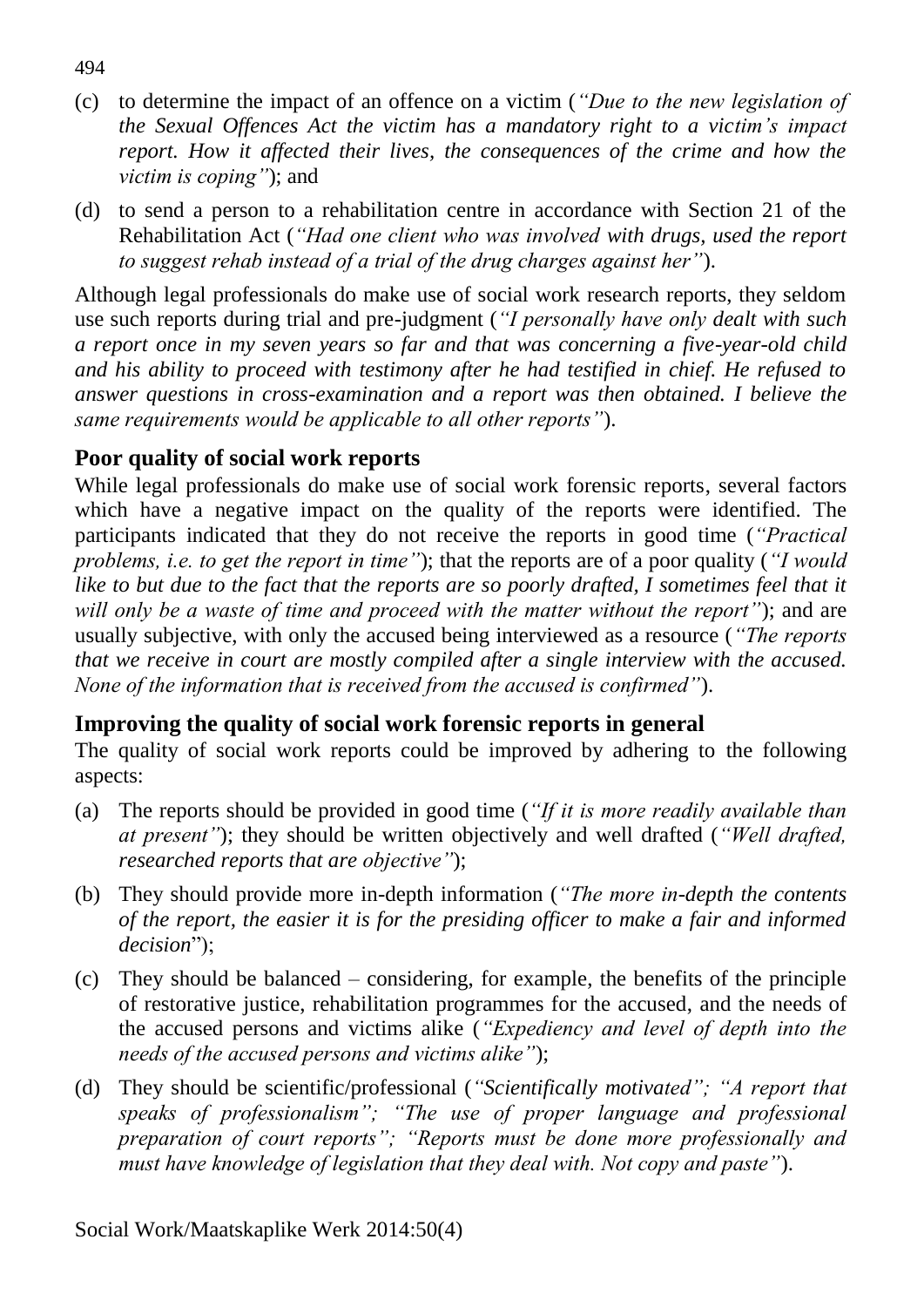From the participant statements, it is clear that the social worker must draw upon academic literature in the field of social work to confirm their observations and professional opinion as well as to motivate and strengthen their evaluations and recommendations.

## **Improving the quality of social work pre-prosecution forensic reports**

Pre-prosecution social work forensic reports are mostly used in legal cases pertaining to adult and youth diversion. These types of reports are also required in cases where children have been exposed to any form of abuse. They are then deemed victim impact reports.

Victim impact statements in pre-prosecution social work forensic reports are especially needed if the victim of the crime is a child (*"*…*whether the child will be able to testify and can the child differentiate between lies and telling the truth"*; "*If child is a victim of sexual offence, report needs to have collateral information – parents, school, etc. Reports can be in English or Afrikaans – according to the child's language"*).

The participants not only want to know whether a child victim will be able to testify, but also whether secondary trauma can occur during the court procedures (*"Is it in the interest of the victim to continue with prosecution. The aim of prosecution is for justice to prevail and for the victim to feel that the offender got his punishment. If the victim will be traumatised further by testifying, the aim of justice is not served and therefore it is better not to continue with the prosecution"*).

If the accused is a youth, court personnel expect the social worker to discuss the criminal capacity of that youth, since Section 7 of the Child Justice Act specifies a minimum age for criminal capacity. Section 7(1) of the Act provides that a child under the age of 10 years, who has committed an offence, does not have criminal capacity and cannot be criminally charged. The criminal capacity of youths between the ages of 10 and 14 years has to be proved as specified by Section 7(2) of the Child Justice Act 75 of 2008. Social workers need to possess knowledge regarding legislation and child development, which need to be taken into consideration in the report.

If the report is intended for diversion purposes, court personnel need information about the background of the accused, her psychosocial circumstances and her perception/attitude towards the crime committed (*"…highlight the advantages of diversion, alternatively motivating why a youth offender should be put on trial, for example, no positive reaction to previous diversion"*).

From the participants' statements, it appears that pre-prosecution reports focus mainly on the victim (adult or child) and on the child offender.

# **Improving the quality of social work trial forensic reports**

It seems that social worker reports for trial matters are rarely requested and only in extreme cases. The reports must, however, again be detailed (*"... giving information on the psychosocial circumstances of the accused, impact of the offence on the victim and the general safety of the community if accused receives alternative sentence"*) and be prepared in good time (*"...would enjoy using them more often if they are on time";*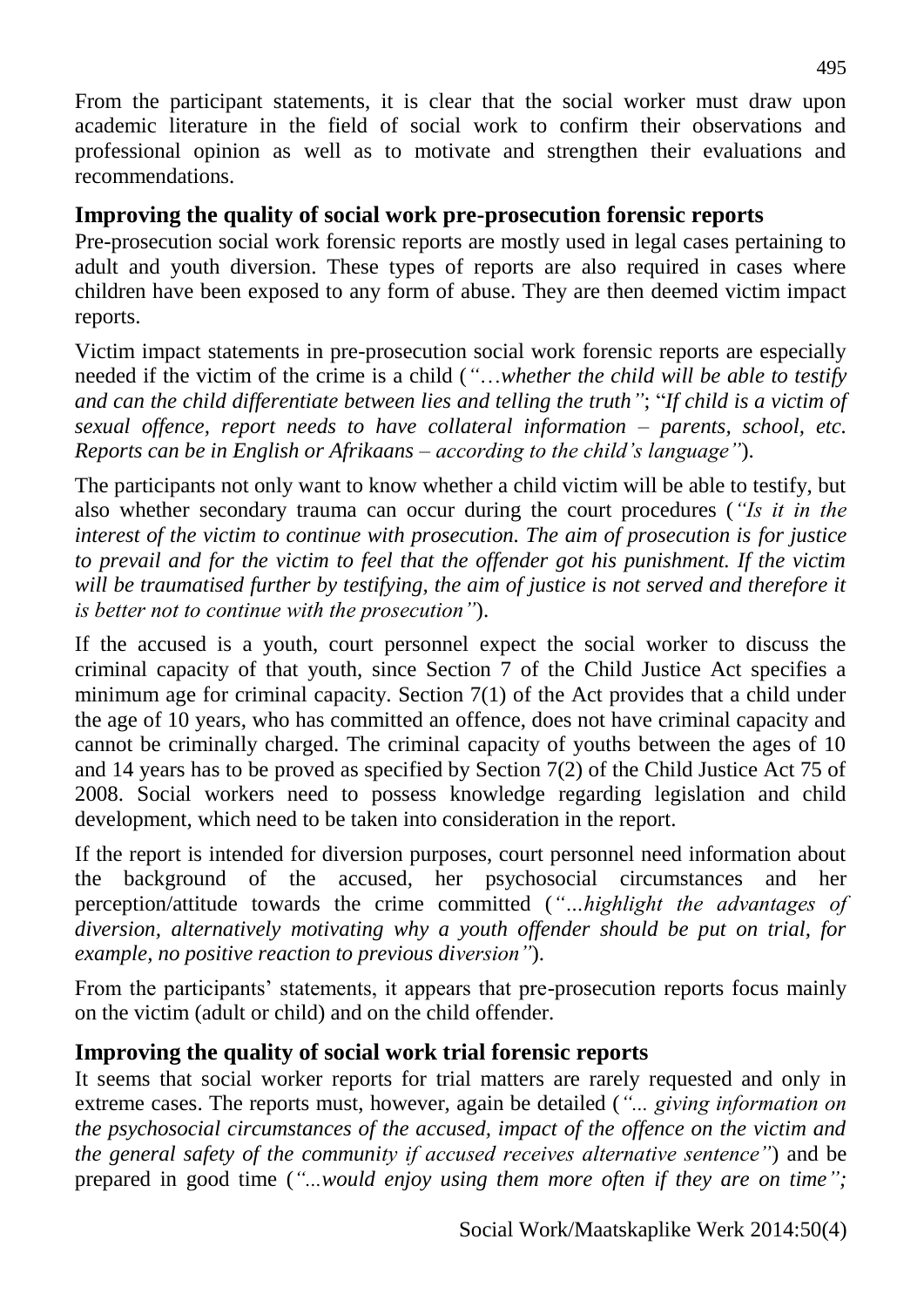*"Timeous availability thereof"*)*.* It appears that it is especially during pre-judgment and trial when social workers will be called to testify on their court reports.

## **Improving the quality of social work pre-sentence forensic reports**

Participants indicated that they mostly use the social work forensic report for presentencing purposes (*"Reports are mainly required for sentencing purposes. I deal with social reports when assisting with criminal courts for pre-sentence purposes. Reports can play a vital role in the sentencing of convicted accused as they should").*

The court personnel expect social workers to obtain background information regarding the accused and to verify this information objectively by gathering collateral information from family members, the employer, school and other relevant people (*"I would expect that the social worker interview my client and use the information as background to compile the report. I would further expect that certain information be confirmed independently, especially when children are involved, as this is a very important aspect of sentencing, and also the impact sentencing will have on the family/children of the accused"*).

Social workers' pre-sentence reports should not only focus on the accused, but also on the family of the accused. Court personnel want detailed reports that illustrate what will happen to the accused person's children and family if that person were to be sentenced to incarceration (*"The focus has to be on the children if the female is the primary caregiver – what will happen to the children if their mother is sent to prison? The social worker needs to go into the background of the role the perpetrator plays in the community and family. Best interest of children must be taken into consideration. In cases of children, according to the Child Justice Act, a correctional supervision report is imperative. Need information on the impact of domestic violence on children. Will they be safe if placed with family, will they attend school, will a social worker be monitoring their emotional wellbeing?"*).

Participants also indicated that a balanced report is crucial. A magistrate reported in this regard: *"... especially when there is a minimum sentence for a sexual offence, then a victim impact report is also needed"*.

Three aspects must be addressed in a pre-sentence social work forensic report. Firstly, the social worker must address the psychosocial circumstances of the accused, as the report will play a vital role in determining the type of punishment the convicted will receive (*"…the social background and current living conditions"; "the employment record and income"; "the financial position and ability to pay a fine or compensate the complainant for losses incurred as a result of the crime and the willingness of the accused to do so"*). Secondly, the social worker needs to focus on the motive for committing the crime and the attitude towards the crime (*"*…*the attitude of the accused towards the crime convicted of and the reasons provided for the commission of the crime"; "I would like to know firstly why my client did what he did"; "… remorse shown and the reasons…"*). Thirdly, the social worker needs to evaluate the offender's rehabilitation potential and recommend proper mandatory therapeutical programmes (*"*…*the willingness of the accused to participate in treatment programmes – if specific* 

Social Work/Maatskaplike Werk 2014:50(4)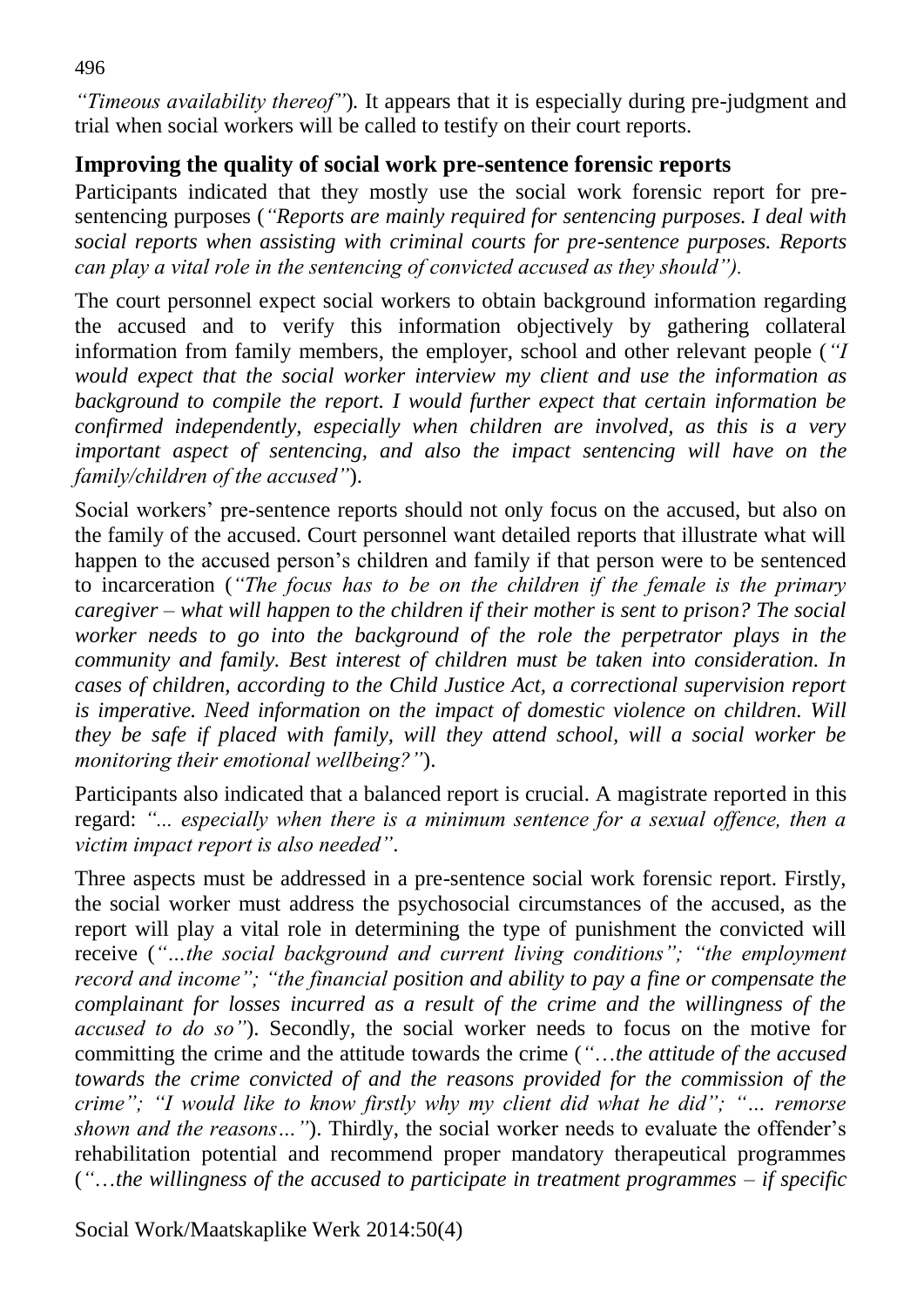*problems might be present – and recommendations of specific available programmes in the area where the accused resides"*).

In order to write a balanced, objective pre-sentence report social workers need to take into account the impact of the offence on the victim (*"… the emotional impact on the victim"; "its impact on the victim and whether alternative dispute resolution should be followed or normal prosecution be implemented"; "give sufficient background information on the victim and the impact of the offence on the victim"*)*.* 

## **Personal contact with the social worker**

Court personnel also expressed the need to know the social workers working in their court jurisdictions and to develop a professional relationship with them (*"More cooperation between social workers and magistrates. Social workers must ask magistrates why they want a report/what the focus of the report must be if it is unclear*"). If court personnel were to know the social worker from whom they request a court report, the researchers are of the opinion that they will be more motivated to request reports.

#### **A need for more social workers**

It became evident that more social workers are needed. Participants would even like to have social workers based at the court to be available at all times to assist them (*"More social workers need to be available at the courts to assess victims and offenders alike"; "Their availability to assess and assist needs attention*"). However, there is a serious shortage of social workers. There are, for instance, not enough registered social workers "to provide the social welfare needs of children in terms of the Children's Act of 2005" (SAIRR, 2012). Thus, this need expressed by the participants will most probably not be fulfilled in the near future.

# **CONCLUSION**

The research has indicated that social work services are needed in courts. Social workers can assist the court in two ways, namely by providing social work forensic court reports, and by testifying as expert witnesses in a court of law. To assist the court, social workers should comply with the aspects indicated below.

Social workers must have in-depth knowledge regarding the legal discourse in social work. Knowledge of aggravating and mitigating factors as well as the principles of sentencing and the types of sentences is of the utmost importance to assist the court in making effective decisions. In-depth knowledge of the legal discourse in social work is not sufficient to deliver quality social work services. The social worker must also be adequately trained to do social work forensic assessments, because no report can "rectify" a flawed assessment.

A social work forensic report can be requested at any time during the court trial procedures, which can vary from a preliminary inquiry report to a pre-sentence report. The purpose of each forensic social work report must be borne in mind, as this will determine the factors that the social worker will have to consider during the assessment.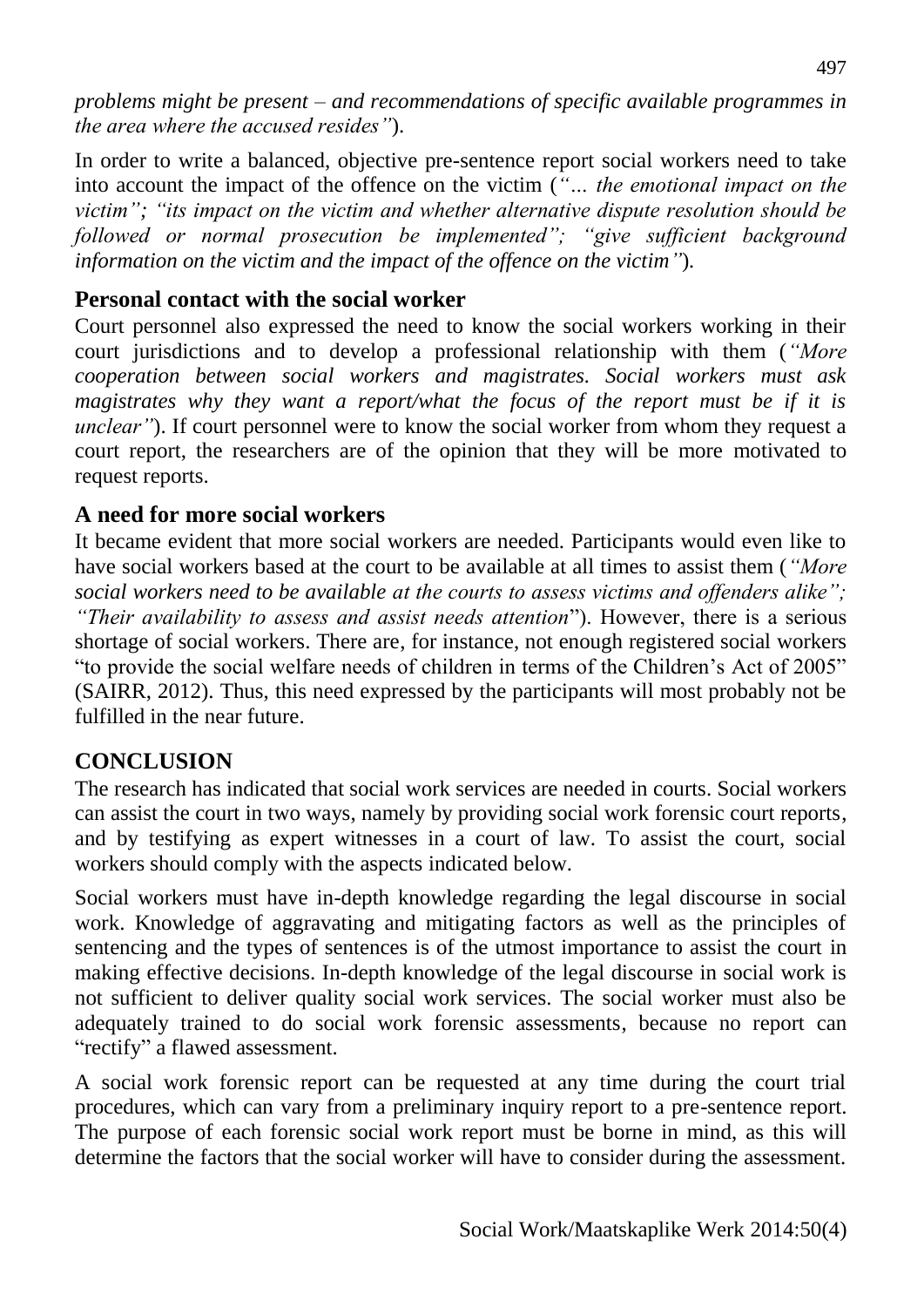The social worker must also be aware not only of the relevant psychosocial factors, but also of the legislation involved from a legal perspective.

Four main aspects must be addressed when writing a social work forensic report: the accused, the victim, the community, and the children involved (either as the direct or secondary victims, or accused). Social workers should elaborate on these aspects so that a just verdict and/or sentence can be returned that will be in the best interest of all parties involved. Critical-analytical thinking and writing principles must be followed to produce a high-quality social work forensic report. Critical-analytical thinking and writing principles entail, among others, interpretation, evaluation and the theoretical explanation of information obtained from the client system. The social worker therefore uses existing theory and methodology to explain certain aspects of a client's behaviour. Diagnostic reasoning is the method by which the above processes occur, when the social worker reasons from the general theory to the specific about the client's behaviour and reaches certain conclusions and makes certain inferences. Also, due attention must be paid to the referencing of authors whose work is utilised in the report. References not only give authors the necessary acknowledgement, but also indicate that the social worker has researched the aspects addressed in the report.

Social workers can be called as expert witnesses in order to prove to the court that their evidence will promote the fairness of the case and the human rights of the client. This implies that the social worker must be well qualified regarding the psychosocial functioning of the accused and/or victim (for example, the trauma image of the child or the dynamics regarding incest) to form an opinion about the case. Social workers should furthermore refer to aggravating and mitigating factors when testifying in court as an expert witness.

The concluding remarks are summarised in Figure 1, which serves as a model for further investigation and training, as discussed below under "Recommendations". Figure 1 shows that the social worker must preferably be based at the court, specialise in legal aspects, be a specialist on the theory and practice of social work forensic assessments, and be able to write social work forensic reports based on critical-analytical thinking and sound writing principles. Finally, based on the above-mentioned aspects, the social worker must be able to testify in court as an expert witness.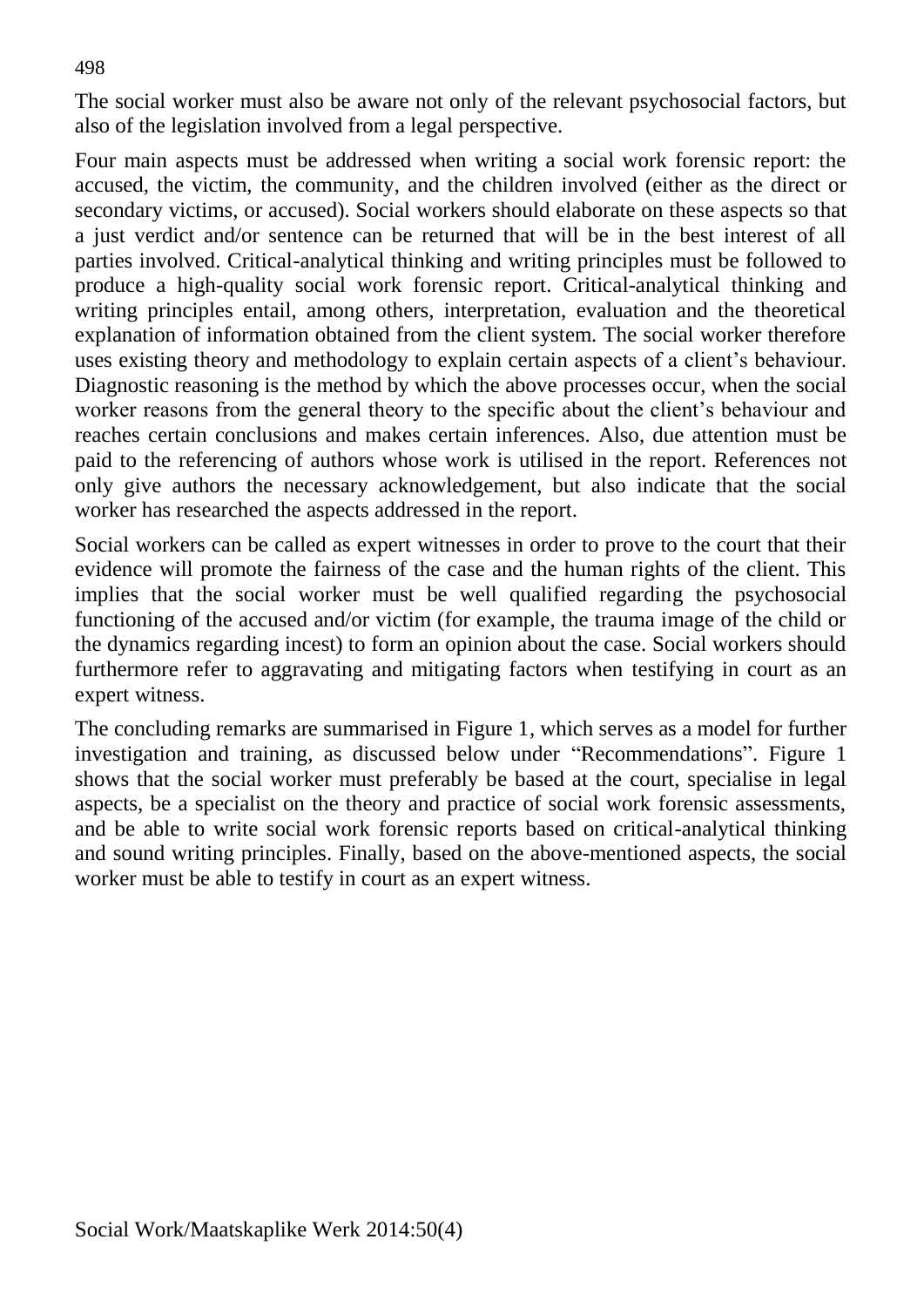#### **FIGURE 1 THE ROLE OF THE SOCIAL WORKER IN PROVIDING THE COURT WITH SOCIAL WORK FORENSIC REPORTS**



#### **RECOMMENDATIONS**

The guidelines for writing social work forensic reports are outlined below as recommendations for evidence-based practice. This should not be seen as a pro forma format for social work forensic reports, but as broad guidelines instead, as the court expects and requires written social work forensic reports that uniquely address the specific case.

The following information should be included and critically discussed and evaluated in the pre-prosecution report: Indicate whether the victim will be emotionally ready to testify in a court of law and the possible impact of delivering the testimony, taking the psychosocial impact of cross-examination and secondary abuse into consideration. For children, either as victims or offenders, the following must be addressed:

- collateral information from parents, family, school, etc.;
- whether the child will be able to testify;
- whether the child can differentiate between lies and telling the truth;
- the criminal capacity of a child between 10 and 14 years; and
- the same detailed information and evaluation thereof as mentioned under the presentence report.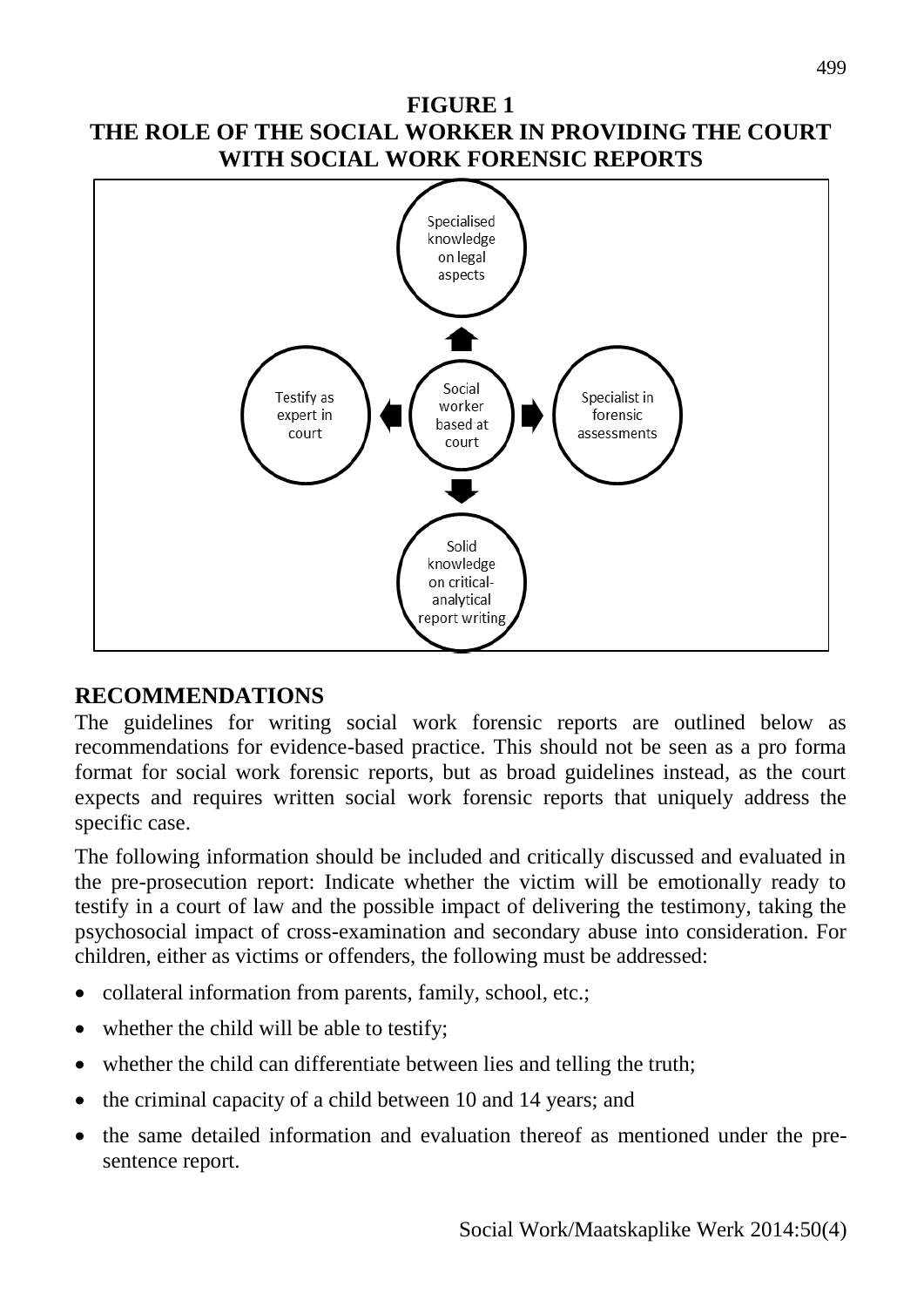For the pre-sentence report the following aspects must be critically discussed and evaluated.

- The accused: social background and current living conditions; level of education; employment record and income; financial position and ability to pay a fine or compensate the complainant for losses incurred as a result of the crime, and the willingness of the accused to do so; the attitude of the accused towards the crime of which they are convicted and the reasons provided for the commission of the crime; remorse shown (the feelings of the accused towards the victim) and the reasons for this; health record and current health status with special reference to drug or alcohol problems and whether these played a role in the commission of the crime; consequences for the dependants of the accused, should the accused be sentenced to direct imprisonment; willingness of the accused to participate in treatment programmes (if specific problems are present) and recommendations of specific available programmes in the area where the accused resides; consequences of the crime for the accused and his family; possibility of rehabilitation; the possible impact of the sentence; and what a just proper sentence would be.
- The trauma impact of the crime on the psychosocial functioning of the victim. Also important is an exposition of the victim's psychosocial functioning before the exposure to the crime.
- The interest of the broader society and the specific community should be taken into consideration, critically discussed and evaluated.

To write the forensic reports mentioned above, social workers can rely on a combination of clinical and ecometrical assessments, in which they need to be well trained. They also need to be experts on the psychodynamics of offenders and victims alike as well as in the legal discourse of social work. Training in critical thinking and writing, and sound report-writing skills are also highly recommended.

The employment of social workers based at courts of law can be investigated on a practice-policy level. If such a need is established, negotiations with the applicable governmental bodies can be initiated.

On an academic/theoretical level, social workers can initiate a multi-professional training unit at tertiary institutions where the legal discourse should be the central driving force to achieve the above-mentioned aims. Social work, forensic nursing, psychology and drama skills (for instance, teaching expert witnesses how to project their voices when they testify) could be part of such a multi-professional training and research unit. This can be executed on different educational levels, depending on the capacity of the relevant tertiary institution, namely certificate, postgraduate diploma and a structured master's degree.

The written forensic reports of social workers can be researched by means of qualitative content analysis to identify common errors regarding critical-analytical writing, the application of academic writing skills as well as technical errors. The information can be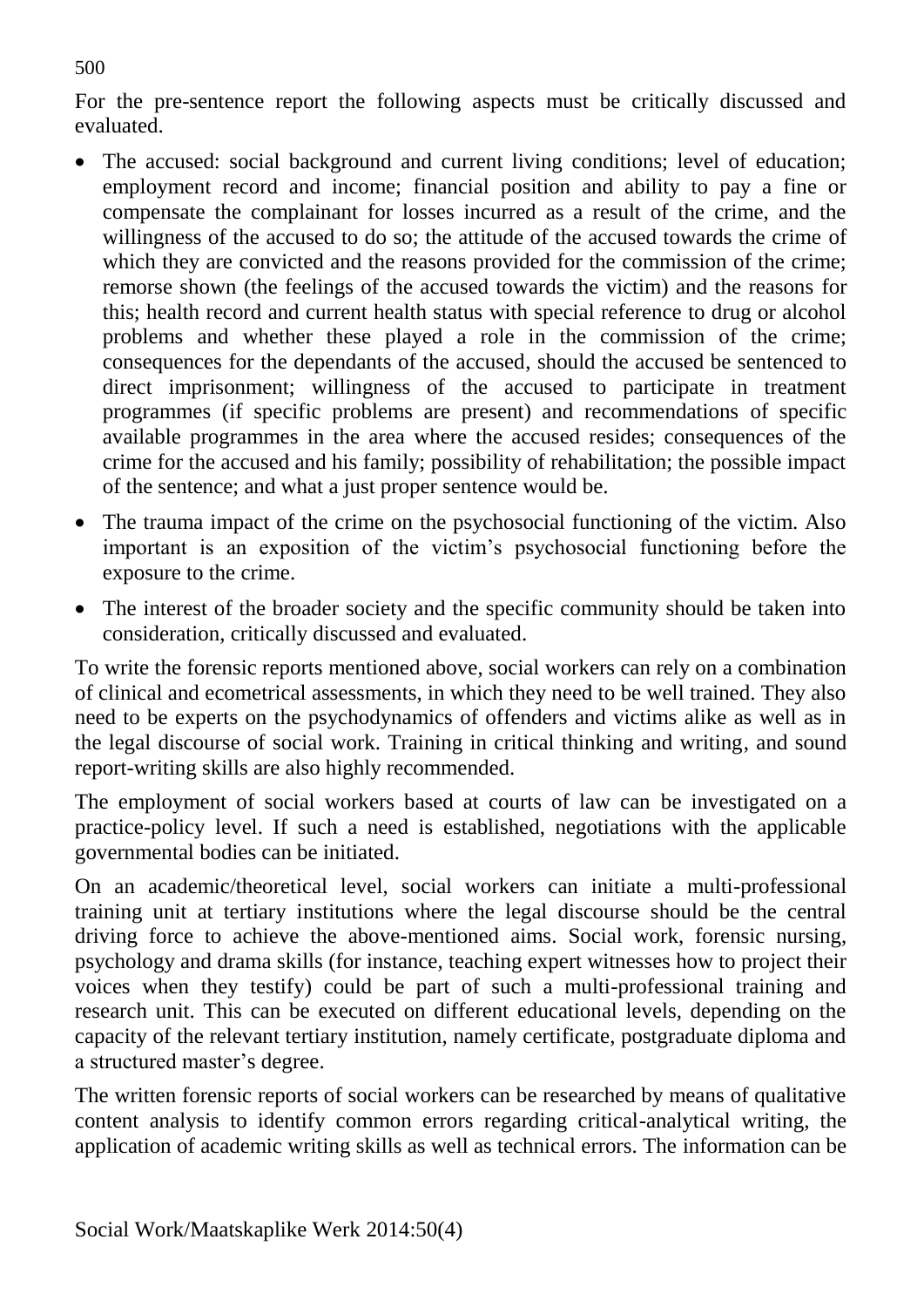utilised to develop and/or adapt training of the social worker who is doing forensic work.

#### **REFERENCES**

BOWKER, N. (ed). 2007. **Academic writing: a guide to tertiary level writing**. Auckland: Massey University.

CHILD JUSTICE ACT NO. 75 of 2008. See Department of Justice, South Africa.

CRESWELL, J.W. 2007. **Qualitative inquiry and research design. Choosing among five approaches** (2<sup>nd</sup> ed). London: Sage Publications.

DELPORT, C.S.L. & DE VOS, A.S. 2011. Professional research and professional practice. **In**: De VOS, A., STRYDOM, H., FOUCHÉ, C.B. & DELPORT, C.S.L. (eds), Research at grass roots: for the social sciences and human service professions (4<sup>th</sup>) ed). Pretoria: Van Schaik Publishers.

DEPARTMENT OF JUSTICE, SOUTH AFRICA. 1988. Law of Evidence Amendment Act No. 45 of 1988. **Government Gazette,** Vol. 274, No. 11274 (22 April). Pretoria: State Printers.

DEPARTMENT OF JUSTICE, SOUTH AFRICA. 2008. Child Justice Act No. 75 of 2008. **Government Gazette**, Vol. 527, No. 32225 (11 May). Pretoria: State Printers.

FALLER, K.C. 2007. **Interviewing children about sexual abuse: controversies and best practice**. New York, NY: Oxford Press.

FELTHAM, C. 2010. **Critical thinking in counselling and psychotherapy**. London: Sage Publications.

FERREIRA, E. 2010. Expectations of social work forensic reports [personal interview by Joubert, M.]. 6 August, Welkom.

HEALY, K. 2005. **Social work theories in context. Creating frameworks for practice**. New York: Palgrave.

HENNING, E., GRAVETT, S. & VAN RENSBURG, W. 2005. **Finding your way in**  academic writing (2<sup>nd</sup> ed). Pretoria: Van Schaik Publishers.

HILLS, D. 2011. **Student essentials: critical thinking**. Richmond: Trotmin. [Kindle ed. Online Available: [http://www.amazon.com\]](http://www.amazon.com/).

JOUBERT, C. 2010. Applied law for police officials (3<sup>rd</sup> ed). Cape Town: Juta Law.

KLEYN, D. & VILJOEN, F. 2002. Beginnersgids vir regstudente (3<sup>rd</sup> ed). Cape Town: Juta Law.

KRAFTT, E. 2011. The use of social work reports as evidence in courts [personal interview by Joubert, M.]. 19 January, Bloemfontein.

KRUGER, A. 2008. **Hiemstra's criminal procedure**. Durban: LexisNexis.

KRYSIK, J.L. & FINN, J. 2010. **Research for effective social work practice**  $(2^{nd}$  ed). New York, NY: Routledge.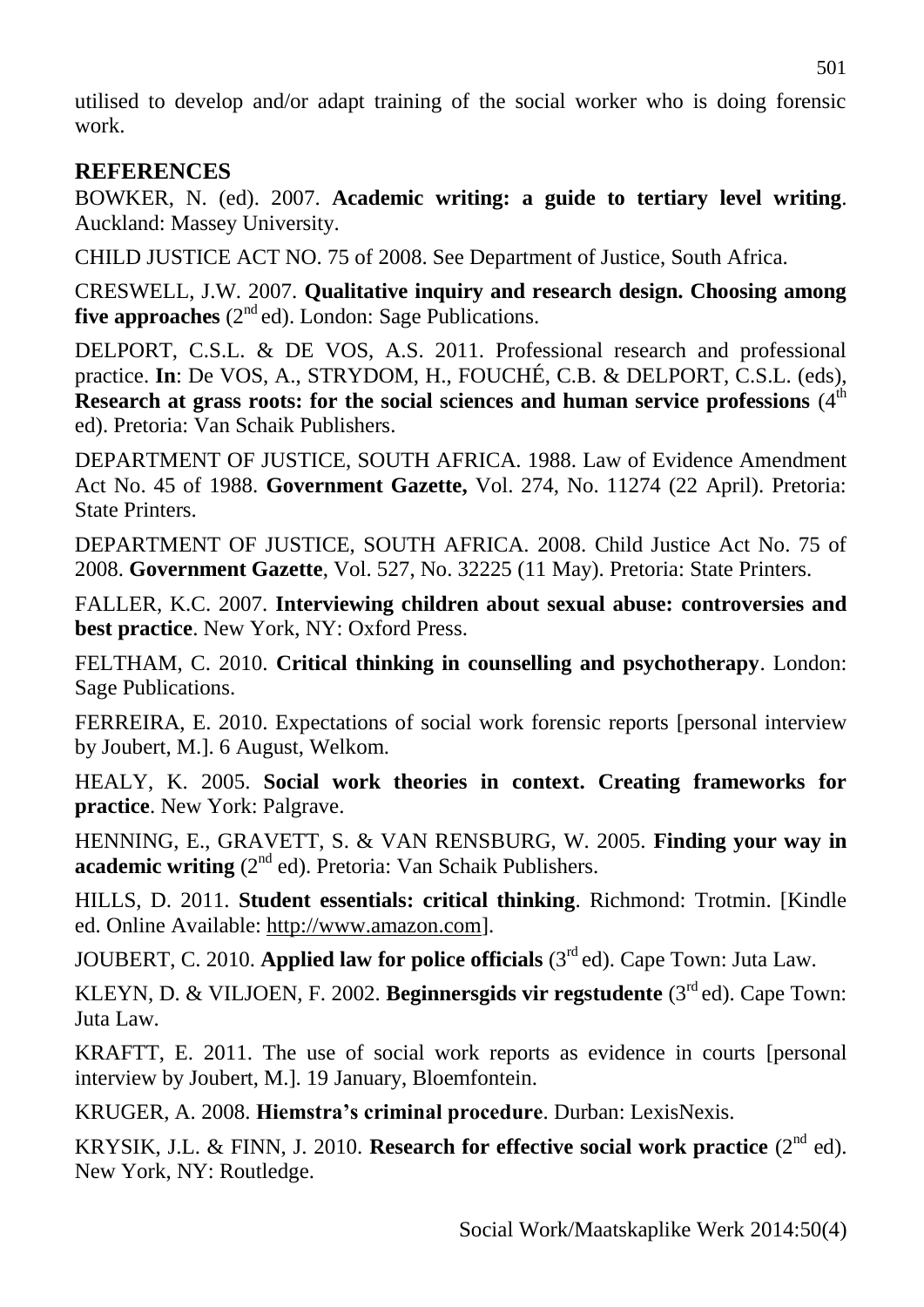502

LABOSSIERE, M.C. 2011. 30 **More fallacies**. (version 1.1). [Kindle ed. Online Available: http://www.amazon.com].

LABUSCHAGNE, C. 2010. **Expectations of social work forensic reports** [personal interview by Joubert, M.]. 12 April, Welkom.

LAW OF EVIDENCE AMENDMENT ACT NO. 45 of 1988. See Department of Justice, South Africa.

LAWRENCE, B. & JANSE VAN RENSBURG, K. 2006. Forms of sexual abuse and the practical implications of applying South African law to sexual offences cases. **In**: SPIES, G.M. (ed), **Sexual abuse: dynamics, assessment and healing**. Pretoria: Van Schaik Publishers.

MOLES, J. 2012. Information on the number of the different legal professions in the Free State [personal interview by Joubert, M.]. 26 June, Bloemfontein.

MUJUZI, J.D. 2013. Hearsay evidence in South Africa: should courts add the 'sole and decisive rule' to their arsenal? **The International Journal of Evidence & Proof**, 347- 366.

NAUDÉ, H., DU PREEZ, C.S. & ZWIEGERS, T. 2005. Forensiese sielkundige verslagskrywing in sake van betwiste toesig en beheer oor minderjarige kinders. **Child Abuse Research in South Africa**, 62:56-72.

NWU (North-West University). 2012. **Yeasrbook: Calender 2012. Faculty of Health Sciences. Post graduate. Potchefstroom Campus**. [Online] Available: [http://www.nwu.ac.za/sites/www.nwu.ac.za/files/images/yearbook\\_postgraduate\\_e.pdf](http://www.nwu.ac.za/sites/www.nwu.ac.za/files/images/yearbook_postgraduate_e.pdf) [Accessed: 03/06/2014].

OPPERMAN, L. 2012. **Hearsay evidence in courts** [personal interview by Joubert, M.]. 21 March, Bloemfontein.

PAUL, R. & ELDER, L. 2008. **Defining critical thinking**. Foundation for Critical Thinking Press. [Online] Available: [http://www.criticalthinking.org/pages/defining](http://www.criticalthinking.org/pages/defining-critical-thinking/410)[critical-thinking/410](http://www.criticalthinking.org/pages/defining-critical-thinking/410) [Accessed: 09/06/2012].

PAUL, R. & ELDER, L. 2009. **The aspiring thinker's guide to critical thinking.** Dillon Beach, CA: Foundation for Critical Thinking. [Kindle ed. Online Available: http://www.amazon.com].

PILLAY V THE STATE (739/10) [2011] ZASCA 111. **The Supreme Court of Appeal of South Africa judgement**. [Online] Available: [http://www.saflii.org/z](http://www.saflii.org/)a/cases/ ZASCA/2011/111.pdf. [Accessed: 14/05/2013].

RUBIN, A. & BABBIE, E. 2011. **Research methods for social work**  $(7<sup>th</sup>$  ed). International ed. Belmont, CA: Brooks/Cole.